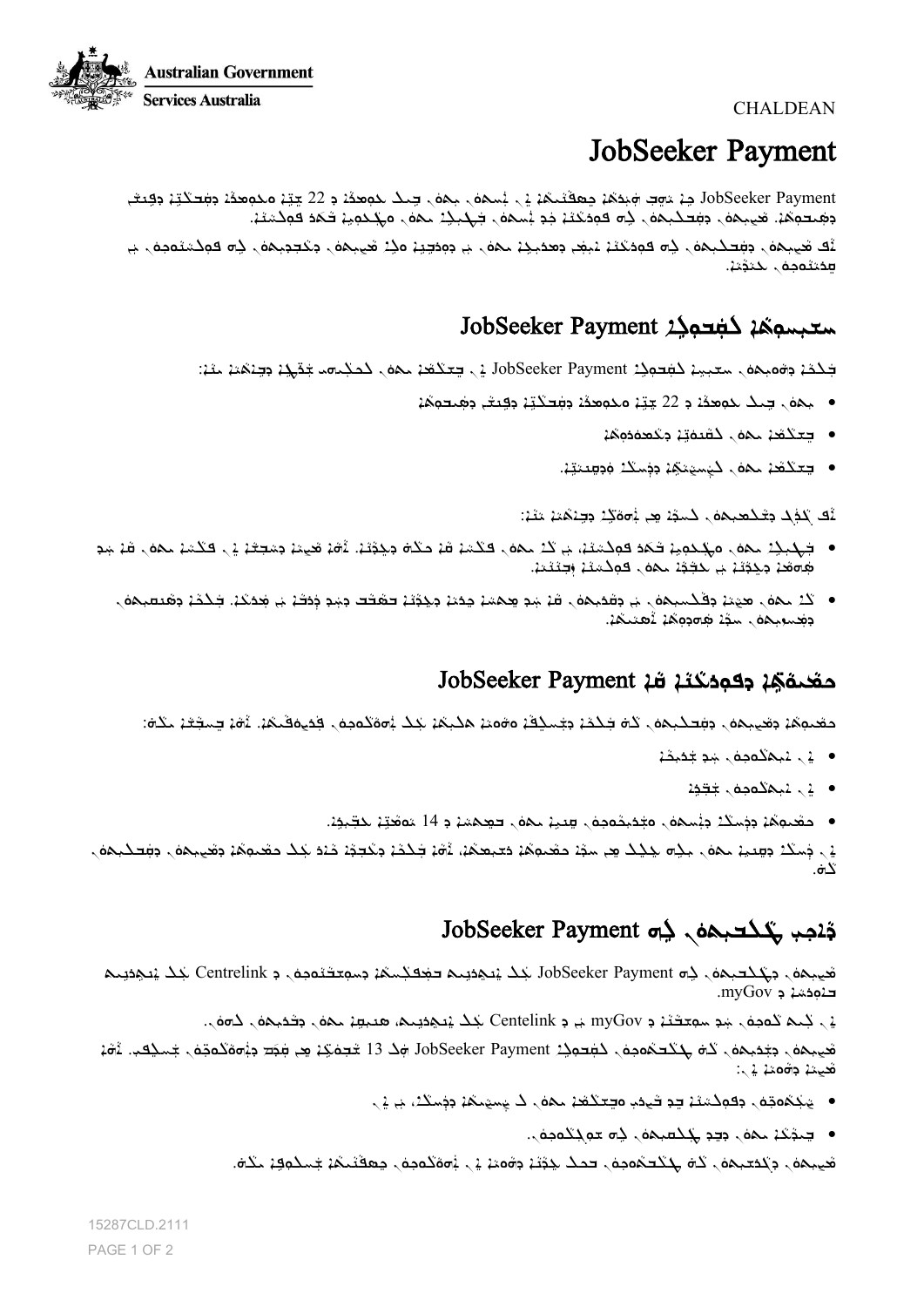### دْ، جُبْ جِبَاحِكْـدِهِ جَمْ دَيْمَة عَمَد جَمَعَته ܲ ܲ ܵ ܲ ܲ

جو ضحکیمف، کِی قودکَتَموف، ضِحْحَدِ صودَکَنْ کَ 2 جُجمَکِنْ هِی کَمَدَ دِیْسَنِی موجہکِنْی قودکَتَمومَن، عجمَعا هِی یَنِ کُذِک ܲ ܲ  $\frac{1}{2}$ ܲ ܲ ܲ ܲ  $\ddot{\phantom{a}}$ ܲ ܲ ܲ ܲ ܲ <del>؞ ډى دې دې دې دې پارى پارى د دې پارى د چې پارى چې په چې پارى چې پارى چې چې پارى چې چې بارى.</del><br>جۇ<del>ىد</del>دېمۇي قال بىد ھىمىنا دېدۇنا، ياسنى چە فىدېكىكەدۇي ياي تارىكى دۇىددېمۇي ەقال دۇنا يۇنانا تارىكى دۇىددېمۇي. ܲ ܲ ܵ ܵ ܵ ܲ ܲ ܲ ܲ ܲ  $^{\circ}$ ؙ<br>ّ ܵ ܲ ئَف كَذِك جَعْدِكِيهِمْ كِي حودِ جَسَكُمْحِمْ ، مَجْسَكَدْ جَعْدَمِكْمُحِمْ . كَذِك جَعْدِكَيْمَة ، كَمَا جَدَ ܲ ܲ ܲ ܲ ܲ ܲ ܲ ܲ ܲ ܲ ܲ ܲ ܲ ܲ ܵ

### <del>ى</del>ممڭق دفەقلا ֦֧֢֚֚֚֬ ܵ ܲ ܵ

ﻼ<mark>ݙ</mark>ﺩ ډஒډﯨﺪﯨﻤﻪﻥ ﻛﻰ ﺇﻥ គ្ឈិ<mark>ក</mark>ទាញ <del>ﺧﯩﺪﻩﻗﺎ ﻏﺎﺭ ﻣﯘﺭ ﻣﺎﺭ ﻣﯩ</del>ﺪﻩ ﺧﯩﺪ ﺩﻩ ﺩﯨﺪ ﻗﯩﺪ ﺩﻩ ﺩﯨﺪ ﺩﻩ ﻣﯩﺪﻩ ﺩﻩ ﺩﻩ ﺩﻩ ﺩﻩ ﺩﻩ ﺩﻩ ﺩﻩ ﺩ ܲ 1 ܲ  $\ddot{\phantom{a}}$ ܵ ܵ ܵ ܲ ܲ ܵ ܵ ܲ ܲ ܲ ܲ ܵ

- ھەدىدىمكەدە كدىمقىكە ەۋەب كىرىدۇ ياكەدە ، ܲ ܵ ܵ ܲ ܲ ܲ
	- ܢ ) ܹܥܠ ܵ ܘ ݂ܟܘ ܚܝܵܢ ܼܘܬ ܵ ܐ ܕܐ ܝ ܼܘܬ ܵ ܢ ܝ ܼܟ ܼܐ ܢ( ܘ ݂ܟܘ ܩ ܵ ܲ ݇  $^{\circ}$ ܲ ܲ ܲ
		- ܢ. ܘ ݂ܟܘ ܐ ܕܦ ܼܘܠ ܵܚܢ ܝ ܼܘܬ ܵ ܢ ܝ ܼܟ ܼܐ ܲ  $^{\circ}$  $^{\circ}$ ܲ ܲ

### ڞڶڡڬ؉ڋ ڋڞڡڋێڬؠ؋ػڋ؇ۏڋؽػڋ ܵ ؚ<br>ا  $\ddot{ }$ ܵ

- مجمعی بحد هنتنز 202 131 دؤمومونز بحد باد فحمة الحكتموني ܵ ܲ ܲ  $\ddot{\phantom{a}}$ ܵ ܵ ܲ ܲ ܲ
- هِسْيِدُونَ دَعْمَقْهُ servicesaustralia.gov.au/jobseekerpayment مَنْ مَتَنَمَّةُ وَمَوْمَتِهُمْ وَمَحْدَم ܵ ܲ  $\overline{\phantom{a}}$ ܵ ܵ ܵ ܵ ܵ
- ܐ ܘܦ ܚ ܸܒܪ ܼܘܢ ܠܫ ܢ servicesaustralia.gov.au/yourlanguage ܣܼ ܪ ̰ܓ ܼܝܬܘ ܢ ܕ ܼܦ ܢ ܼܝܲ ܫܡܥ ܼܝܬܘ <sup>ܢ</sup> <sup>ܕ</sup> ܼܡ ܲ ܢ ܼܝܲ ܪ ܼܝܬܘ ܢ ܕܩ ܨ ܼܝܬܘ ܐ ܕܡ ܵ ܝܟܵ ܼܐ ܵ ܲ ܲ ܲ ܲ ܲ ܵ ܲ ܲ دهمو ديندوهم سي دي.<br>د همو څخه هم سي ܲ ܵ ܵ
	- ﴿ ﴿ هِ<del>مَا يَ</del>دْهِ ﴾ لاَ يَدْمُ عَنْهُمْ يَجْمَدُهُمْ وَلِلْمُحَمَّةِ ﴾ ﴾ ﴿ وَلَا يَجْمَعُونَ أَنْ ܲ

وەقدْ: ھڏتيْن ھي ھِكبھفتمجف، ججيگنا كھينٽنا جَجُدون عنا 13°، ھي حڪ بُيڪا جومنا كم دفعھقكنا ڪيم <mark>پکيفا ك</mark>ا ܲ  $\label{eq:1}$ ܲ ܵ ܵ ׅ֔֒  $\ddot{\phantom{a}}$ ܲ  $\overline{a}$ ܲ ܵ ܵ ܲ ܲ ܲ ܼ ܐ ܹܒܝܠ ܡܙ ܘܹܐ ܦܪ ܼܝܫ ܦ ܗ ܵ ܐ ܕܐ ܠܟܵ ܐ ܘ ܼܒ ܝܬ ܵ ܠ ܼܗ ܐ ܼܡ ܲ ܝܬ ܵ ܐ ܩܪ ܐ ܕܚܕ ܐ ܸܡܢ ܛ ܼܝܡ ܵ ܘܹܐ ܦܪ ܼܝܫ ܐ ܕܗ ܵ ܠܟܵ ܐ ܼܒ ܐ ܛ ܼܝܡ ܵ ܗ ܵ ܐ. ܐ ܐ ܝܢ ܢ ܚܠܦ ܹ ܸܡܫ ܼܬ ܐ ܢ ܘܸܕ ܵ ܵ ܲ ܵ ܲ ܵ ܵ ܵ ܲ ܵ  $\overline{a}$ ܵ ܲ  $\overline{a}$ ܵ <u>- ﺍﺟ</u>ﺒ <del>ﺍﺣﺒﻮ</del>ﻣﺘﺘﺪ. ﺳﺘﯩﺘﭽﺪ ﻣﯥ <u>ﺟﯩ</u>ﻠﻰ ﺳﯧﺘﻰ ﺩﻩ ﻣﯧﺘﯩﻦ ﺩﻩ ﻣﯩﻠﻰ ﺳﺎﺩﻩ ﺑﯩﻠﻪﺕ ﺑﯩﻠﻪﺕ ﺩﻩ 1800 - ﻣﯧﺘﯩﻦ ﻣﻪ ﻣﺎﺩﻩ ﻣﻪ ﮬﺎﺩﻩ ﻣﯩﺘ ܵ ܲ ܲ ܵ ܲ  $\overline{a}$ ܲ ܲ  $\ddot{\phantom{a}}$ ܲ ܵ .<br>: ܲ ܵ ܵ ܵ ܵ ۦٞڝۼڿؠٞۛ؋؋ۜۮۦڸۊۜ؋ۊؠٞۛ؇ۼٮٷؠۜۯ۞ڞػٛۑۮۜ)ٞ؋ڂۮۼۯ؋ڡۣڋۄڣڡۻ؋ۿؽۄڂؽۄۿؠ؋ۮۿڂؠ؋ػۘڴٷ؇ڝڡڡڡڝڲؠػؽۯۮڰڡۿۿٚ؋ػڋ ܲ ܵ ܵ ܲ ֦֘ ܵ ܵ ܵ ܲ ܲ .<br>. ܲ  $\overline{a}$ ܲ ܲ ܵ جَدَبَ يَحْمَدُ حَكَمَ مَعَبَهَمْ. ܵ ܲ ܼ ܲ ׇ֚֬֝

## هخوجنة

l ىڭ دسجىغى دئنا قۇھكا بىگە ئسچىر شەڭا ھەدىدىمى دىكە قەتىپىگا مىگەنىكا قوم قوقىدا مىلىھى. j  $\ddot{\phantom{a}}$ ܵ ֦ ܲ ؚ<br>ا ܲ ܵ ܵ ܕ ܢ ܹܠܗ ܼܚ ܲ ܵܛܠܒ ܼܝܬܘ ܢ ܕ ܥ ܼܝܬܘ ܢ ܐܸܢ ܒ ܵ ܛܥ ܼܝܬܘ ܕܩ ܗ <sup>ܢ</sup> ܼܝܠ ܵ ܐ ܕܕ ܼܝܵܘ ݂ܟܘ ܢ ܼܘܬ ܵ ܐܠ ܸܡܫ ܼܬ ܐ ܐ ܕ ܸܒܠ ܵܚܡ ܵ ܒܬ ܵ ܐ ܛ ܼܠ ܢ ܚܕ ܩܪܸ ݂ܒ ܼܝܬܘ <sup>ܐ</sup> ܘܕ ܼܡ ܲ ܢ <sup>ܦ</sup> ܼܘܪܥ ܵ ܲ ܲ ܲ ܵ ׇ֦֘֝ ܲ ܵ ܲ ܲ ܵ ܲ  $\ddot{\phantom{a}}$ ܝܹܐ ܦ ܨܘ ܪ ܢ ܼܦ ܘ ܘ ݂ܟ ܠ ܗܘ ܡ ܼܐ ܼܥ ܲ ܗ ܝܠ . ܲ ֪ׅ֪ׅ֪֪֪ׅ֚֚֚֚֚֚֚֚֚֚֚֚֚֚֚֚֚֚֡֡֡֡֡֡֡֡֡֡֝֬֝֞֝֬֓֡֞֟֓ ܲ ܲ  $\overline{a}$ ܵ ܵ ܲ ֺ֖֖֖֧֪ׅ֖֖֧֪ׅ֖֧֧֪ׅ֖֧֧֧֪֪֪ׅ֦֧֧֧֚֚֚֚֚֚֚֚֚֚֚֚֚֚֚֚֚֚֚֚֚֚֝֝֝֝֝֝֝֝֝֝֝֝֝֝֝֞֝֝֞֝֬֞֝֞֞֝֝֬֝֞֝֞֞֝֬֝֞֞֝֝֬֝֬֝֝֬ ܵ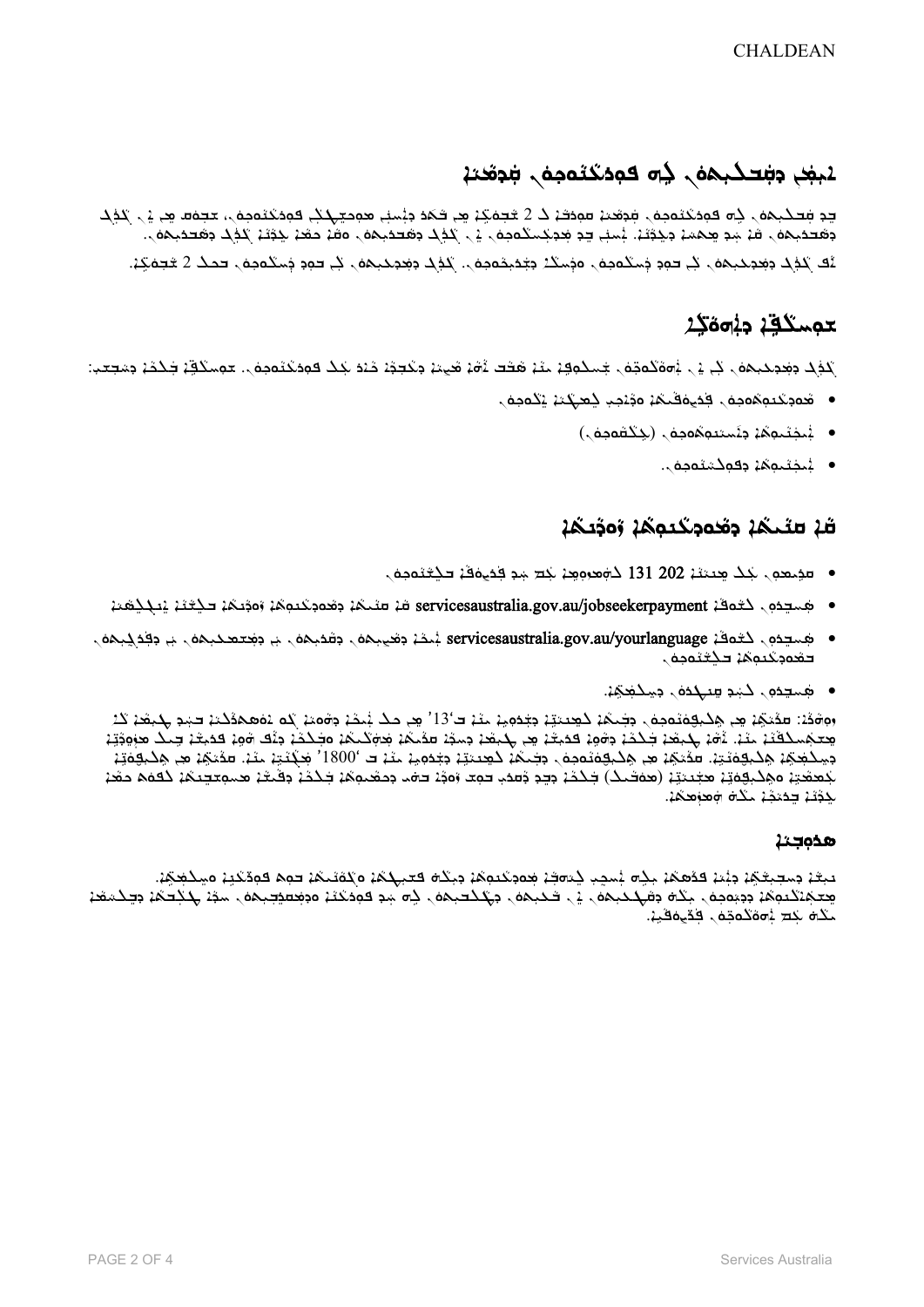

ENGLISH

# **JobSeeker Payment**

JobSeeker Payment provides financial help if you are between 22 and Age Pension age. You can get it while you are unemployed and looking for work.

It is also available when you are sick or injured and cannot do your usual work or study .

## **Eligibility for JobSeeker Payment**

You may be eligible for JobSeeker Payment if you meet all of the following :

- you are between 22 and Age Pension age
- you meet the residence rules
- you meet the income and assets tests .

You will also need to meet one of the following situations:

- You are unemployed and looking for work, or not in full time work. This can include if you are doing part time or casual work.
- You are unable to work or study for a short time because of an injury or illness. You may need to provide a medical certificate .

## **Payment rates for JobSeeker Payment**

The amount you can get may vary, and depends on your personal situation. This includes :

- if you have a partner
- if you have children
- how much income you and your partner earned in the past 14 days.

If you earn income over a certain amount, it may affect how much you can get.

## **How to claim JobSeeker Payment**

You can claim JobSeeker Payment online using your Centrelink online account through myGov .

If you do not have a myGov account or Centelink online account, you need to set them up .

You can start your claim for JobSeeker Payment up to 13 weeks before your circumstances change. This could be if either:

- you will be working less hours and meet the income test
- you know you will lose your job.

You can withdraw your claim at any time if your financial situation changes .